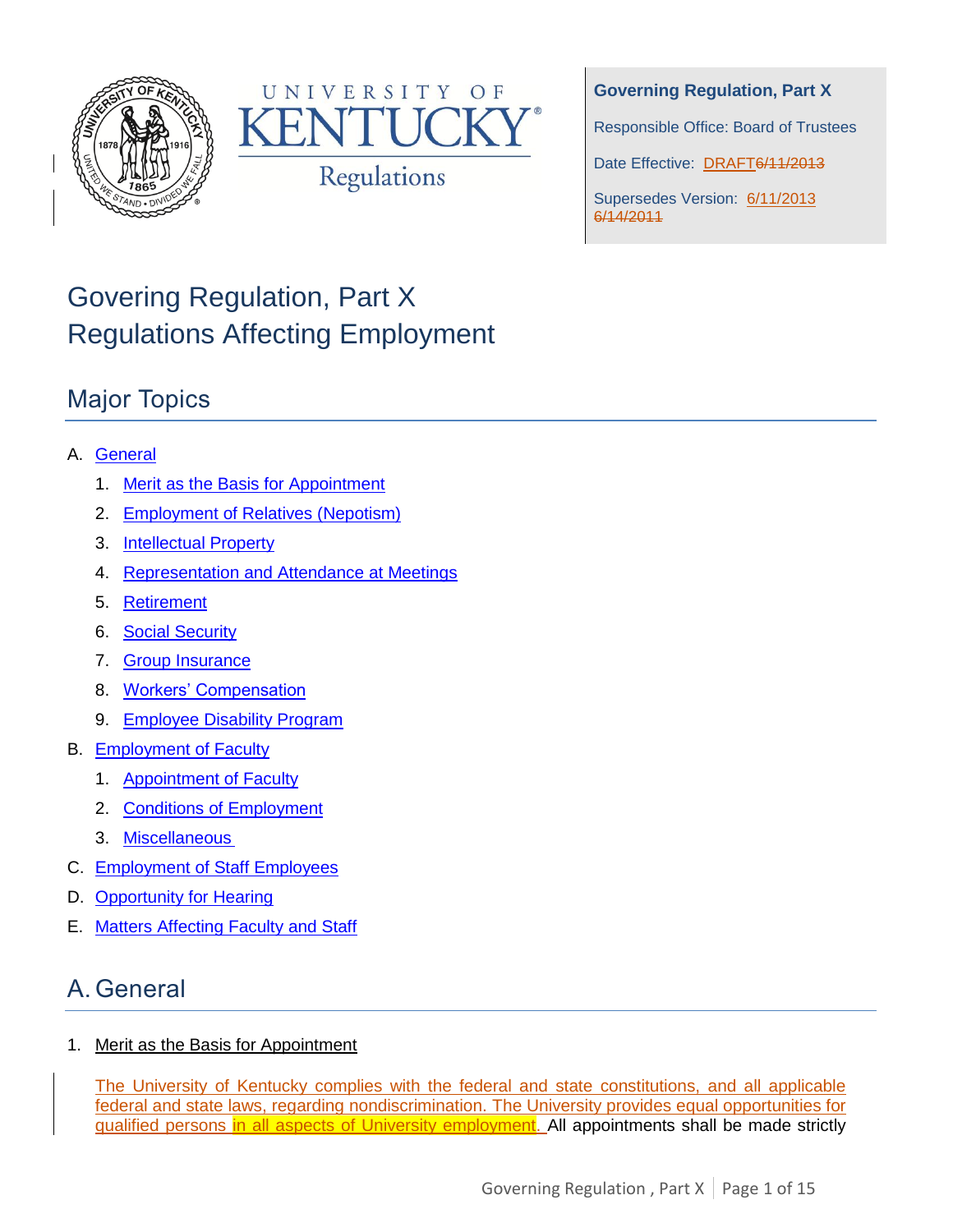on the basis of merit. An applicant for a position shall not be discriminated against because of on the basis of race, color, national origin, ethnic origin, religion, creed, age, physical or mental disability, veteran status, uniformed service, political belief, sex, sexual orientation, gender identity, gender expression, pregnancy, marital status, genetic information, social or economic status, or whether the person is a smoker or nonsmoker, as long as the person complies with University policy concerning smoking. (see also *Governing Regulation XIV.B.1, Nondiscrimination Policy*)sex, race, ethnic origin, national origin, sexual orientation, color, creed, religion, age, or political belief. Additionally, the University shall not discriminate against any applicant for employment because of Vietnam-era veteran status, disabled veteran status, or physical or mental disability in regard to any position for which the applicant for employment is qualified.

#### <span id="page-1-0"></span>2. Employment of Relatives (Nepotism)

- a. Nepotism is generally inconsistent with the University's longstanding policy of making employment decisions based solely on unit needs and individual qualifications, skills, ability, and performance. Nepotism is generally prohibited within the University community. Nepotism means actions by a member of the University community that directly influence, benefit, or detriment the University employment (e.g., hiring, promotion, supervision, evaluation, and determination of salary) of any other University member who is a relative. Relative means a person's father, mother, brother, sister, husband, wife, son, daughter, aunt, uncle, son-in-law, daughter-in-law, and step-relatives in the same relationships. Employment includes regular and temporary full- and part-time employment, student employment and work-study, and graduate and other assistant programs.
- b. No member of the Board of Trustees, except those elected to the Board of Trustees as faculty or staff representatives, shall be employed by the University. (KRS 164.131(7)) No relative of a member of the Board of Trustees shall be employed by the University. (KRS 164.225)
- c. No relative of the President or any person reporting directly to the President shall be employed in a position in that person's administrative area, unless approval is granted by the Board of Trustees. Approval by the Board shall only be granted upon a determination that:
	- (1) The employment is in the best interest of the University;
	- (2) The Board has been informed of the selection process and all University regulations and policies regarding hiring and employment qualifications have been followed; and
	- (3) The Board has reviewed and approved a written management plan, including an agreement concerning supervisory and other management arrangements. The management plan shall ensure that employment decisions are made impartially and that neither employee is disadvantaged. The management plan shall ensure that the possibility of nepotism and the appearance of impropriety are eliminated and shall be consistent with *Human Resources Policy and Procedures 19.0, Nepotism*.
- d. In general, no relative of any employee of the University shall be employed in any position in the University over which the related employee exercises supervisory or line authority. In some cases, however, when it is in the best interest of the University, potential conflicts can be managed through prompt disclosure of the relationship and approval by the appropriate senior administrator. Senior administrator means the person reporting directly to the President and having supervisory authority for the area where the conflict or potential conflict exists. Approval by the Senior Administrator shall only be granted upon a determination that:
	- (1) The employment is in the best interest of the University;
	- (2) The Senior Administrator has been informed of the selection process and all University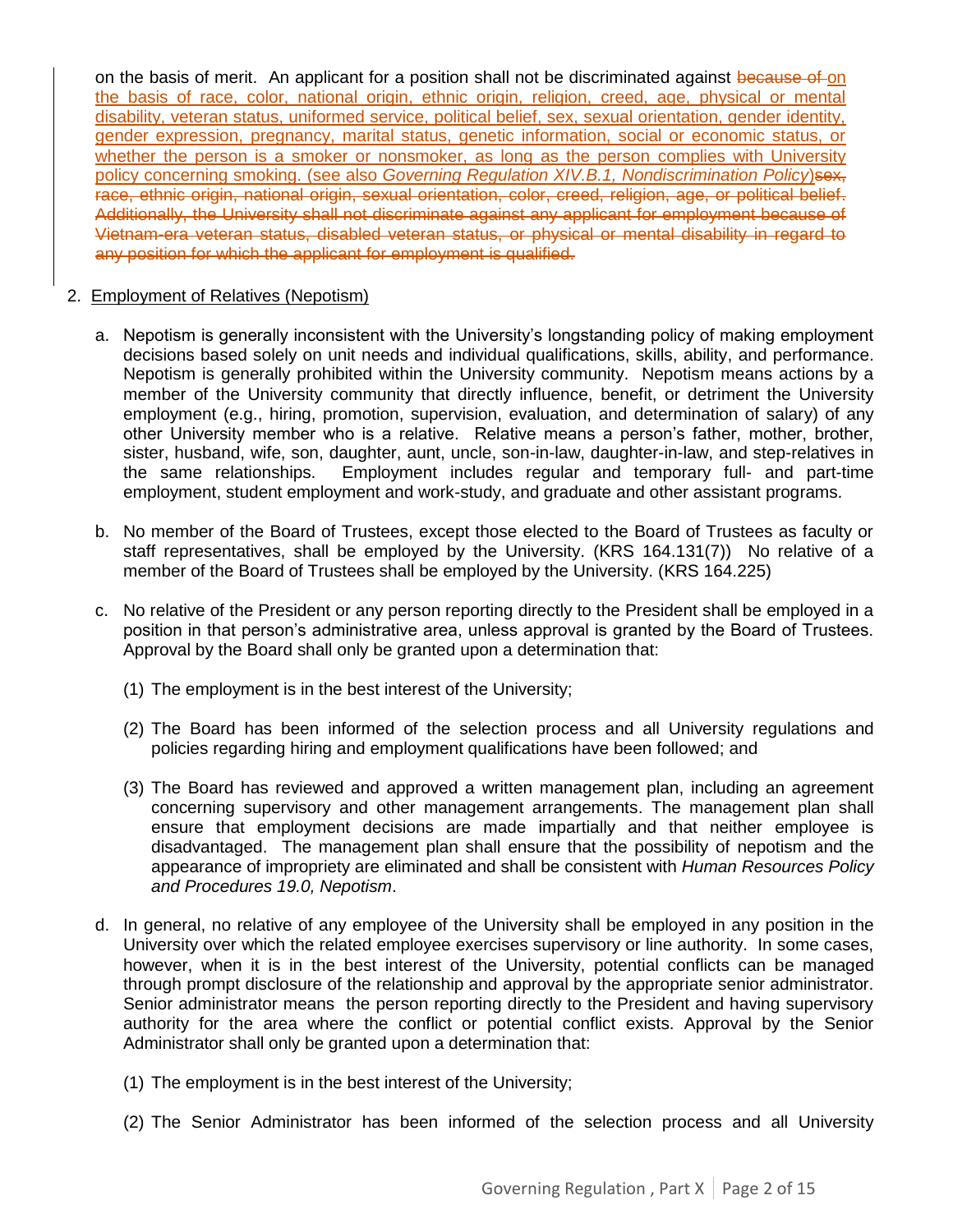regulations and policies regarding hiring and employment qualifications have been followed; and

- (3) The Senior Administrator has reviewed and approved a written management plan, including an agreement concerning supervisory and other management arrangements. The management plan shall ensure that employment decisions are made impartially and that neither employee is disadvantaged. The management plan shall ensure that the possibility of nepotism and the appearance of impropriety are eliminated and shall be consistent with *Human Resources Policy and Procedures 19.0, Nepotism*.
- e. The employment of relatives of University employees, as described in this paragraph, whose relationship was not a violation of this section of these *Governing Regulations* prior to its amendment on April 10, 1984, does not constitute a violation of the amended policy provided the relatives are regular employees of the University and remain in the University employment positions which they held on April 10, 1984. However, the transfer of any such employees described in this paragraph (whose employment relationship was not a violation of policy prior to its amendment on April 10, 1984) to any other regular University position shall require approval of the President.

#### <span id="page-2-0"></span>3. Intellectual Property

As a general policy, all intellectual property conceived, first reduced to practice, written, or otherwise produced by faculty members, staff employees, or students of the University using University funds, facilities, or other resources shall be owned and controlled by the University. Any faculty member, staff employee, or student who produces such intellectual property using University funds, facilities, or other resources shall assign personal rights to the property to the University, or it's designate, but shall have an interest in and a right to share in any financial returns from the commercialization of the property. Notwithstanding, it is a specific policy of the University that the traditional products of scholarly activity, such as journal articles, textbooks, reviews, monographs, works of art, sculpture, music, and course materials, shall be the unrestricted property of the author. The University shall exert no ownership claim of such works. A Standing Committee on Intellectual Property appointed by the President shall administer the policy and oversee implementation of the procedures, both as detailed in the *Administrative Regulations* on intellectual property (See AR 7:6 and AR 7:7).

<span id="page-2-1"></span>4. Representation and Attendance at Meetings

In order that the University may be properly represented at the various gatherings or functions to which it is invited from time to time to participate, the President selects faculty members or staff employees to represent the institution.

In addition, employees are urged to become members and to participate in meetings of international, national, regional, and state and local organizations and associations related to their University employment.

Funds may be available to defray the expenses in whole or in part of those who are authorized to attend meetings by the President or other appropriate administrative officers.

#### <span id="page-2-2"></span>5. Retirement

The University of Kentucky Retirement Plan represents a consolidation of the original Retirement Resolution (April 7, 1964) and its numerous subsequent amendments into a unified statement of University policy and guidelines on retirement of employees. The University of Kentucky Retirement Plan, which has been adopted by the Board of Trustees and may be amended only by that body, is presented in its entirety in the *Administrative Regulations* (See AR 3:1).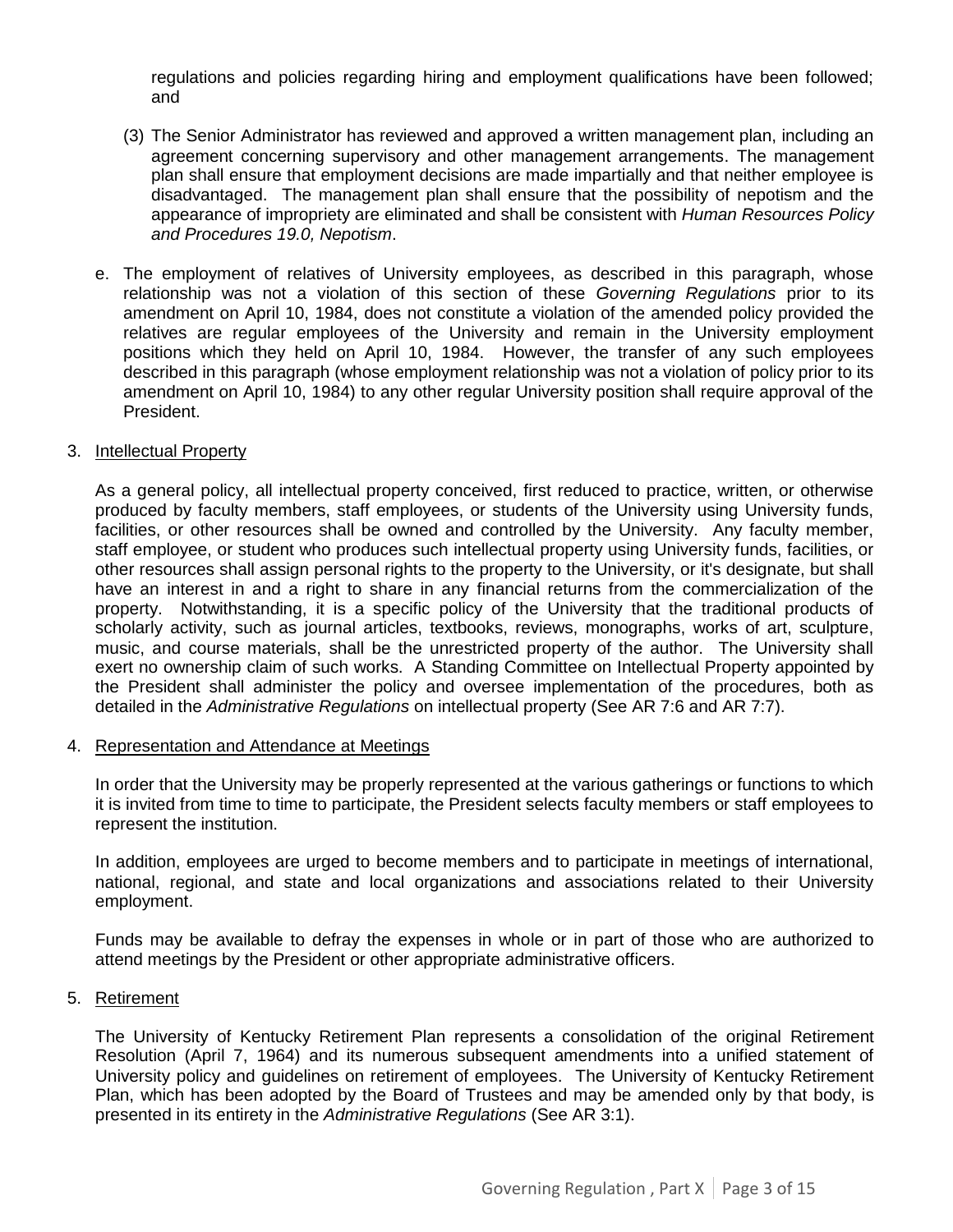#### <span id="page-3-0"></span>6. Social Security

All employees except those in Civil Service are covered by the Old-Age and Survivors Insurance of the National Social Security Program and are thus eligible for benefits in accordance with the governing legislation. Each eligible employee of the University must, if the employee has not previously done so, secure a Social Security card and supply to the Office of the Treasurer a completed Treasury Form W-4 with the employee's social security number and other information necessary for withholding appropriate contributions.

#### <span id="page-3-1"></span>7. Group Insurance

Regular full-time faculty members and staff employees who are employed by the University are insured under the Basic Life Insurance Program. This insurance may be increased optionally in accordance with and up to the maximum amount contained in the University's contract with the insurer. The premium for the basic insurance is paid by the University, whereas that for the optional increase in insurance is paid by the employee.

In addition, all regular full-time faculty members and staff employees are encouraged to participate in the University's basic health and other insurance programs that also may include coverage for dependents.

#### <span id="page-3-2"></span>8. Workers' Compensation

A University employee sustaining an on-the-job injury to developing a job-related illness is covered by provisions of the Kentucky Workers' Compensation Act.

#### <span id="page-3-3"></span>9. Employee Disability Program

Regular full-time faculty members and staff employees, other than those covered by Civil Service or the Federal Employee Retirement System, are covered by the Long Term Disability Program. Coverage commences after the completion of one (1) year of employment unless the eligible employee, at the time of hire, satisfies the exception condition as outlined in the plan document in which case there is immediate coverage. This program provides income protection through a Long Term Disability Plan. Supplemental Long Term Disability coverage may be offered at the employee's expense.

### <span id="page-3-4"></span>B.Employment of Faculty

#### <span id="page-3-5"></span>1. Appointment of Faculty

#### a. Types of Faculty Appointments

Faculty appointments are with educational units and shall be of three basic types: (1) non-tenured appointments; (2) tenured appointments; and (3) post-retirement appointments.

- (1) There are two types of non-tenured appointments.
	- (a) One type of non-tenured appointment is that in which a faculty member is ineligible for tenure as a consequence of having been appointed (1) in the lecturer, research, clinical, adjunct, visiting, or voluntary title series or (2) on a part-time or temporary basis in a title series. An appointment on a temporary basis involves an individual who has assigned duties and responsibilities that shall be completed within one (1) year or less.
	- (b) A second type of non-tenured appointment is that in which a faculty member is appointed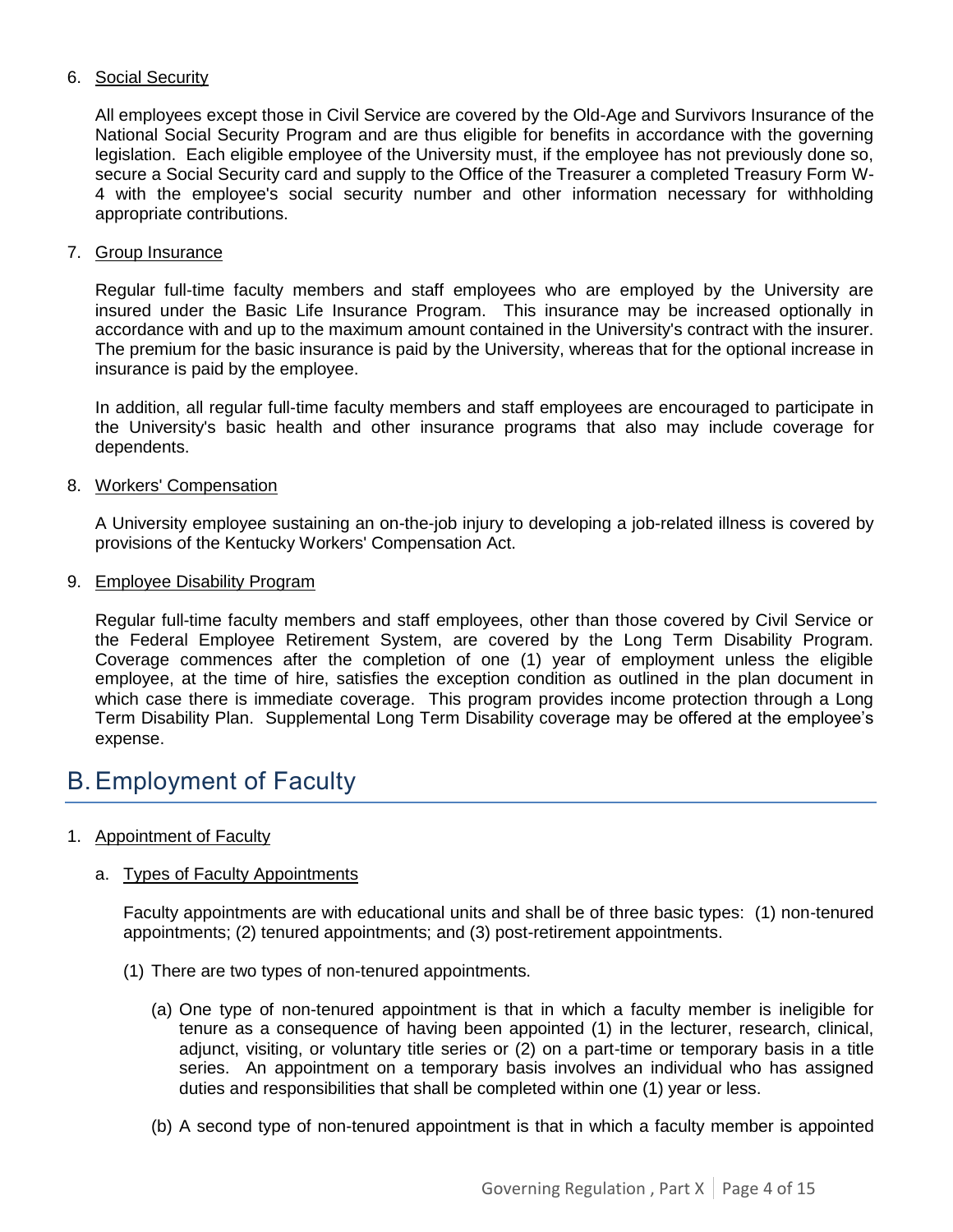on a full-time, year-to-year basis in the regular, special, extension, or librarian title series. In such an appointment, the faculty member does not have tenure but may be considered for tenure if recommended for such by the appropriate University administrators.

(2) A tenured appointment is one in which a faculty member is on full-time continuous appointment.

The term "joint appointment" shall apply in any case in which an individual holds two (2) or more intra-University faculty appointments. In such an instance, one of the appointments shall be designated as the primary appointment by the dean of the college if the individual's appointments are associated with educational units in the same college or by the Provost if the appointments are with educational units in different colleges. The constituent appointments relating to a joint appointment may be processed simultaneously or at different times; however, each appointment, reappointment or promotion, shall be processed independently and considered on its own merits. An individual's academic rank, though usually the same, may differ in the constituent appointments. The possibility of tenure applies only to the primary appointment. In case of termination of the non-primary appointment(s) leaving only the primary appointment for a full-time faculty member, the individual's assignment associated with the primary appointment shall become full-time. When an individual under consideration for appointment to an administrative position is also to be considered for a faculty appointment, recommendations of committees on the two respective appoints shall be developed independently on their respective merits, in accordance with the respective established appointment procedures.

- (3) Post-retirement appointments are of two (2) types.
	- (a) One type is that in which retired faculty members may be appointed to perform duties for which fee schedules have been established and approved by the Provost.
	- (b) A second type of post-retirement appointment may be used in a very limited number of cases, when it is essential to a University program or office or when it is otherwise impossible practicably to fill a position with a fully qualified person. Such a part-time or fulltime appointment is restricted to former employees who have elected to retire, requires specific prior approval by the Board of Trustees, and is made for a period not to exceed one (1) year.

More detailed information on the various types of appointments is provided in the *Administrative Regulations* (See AR 2:1 and AR 3:1).

b. Probationary Periods

Probationary periods are applicable to non-tenured appointments of faculty members on a full-time year-to-year basis in the regular, special title, extension, or librarian title series. Such non-tenured appointments may be for one (1) year or for other stated periods, subject to renewal. The total non-tenure period, however, shall not exceed seven (7) years unless one of the following provisions applies: Human Resources Policy and Procedure 88.0 (Family Medical Leave); GR X.B.3(b) (Leave for Duration of an Election or Term of Office); GR X.B.2(d)(v) (Educational Leave); GR X.B.1(c) (Automatic Delay of Probationary Periods); or for other leaves of absence where the University, in granting the leave, and the individual, in accepting it, agree that time spent on the leave of absence shall not count as probationary period service. An individual initially appointed to the rank of full professor may be given non-tenure status for a period not to exceed one (1) year. An individual shall not remain at the rank of instructor in the University for more than three (3) years. If after that period, promotion to a higher rank cannot be justified, the individual's appointment with the University shall not be renewed.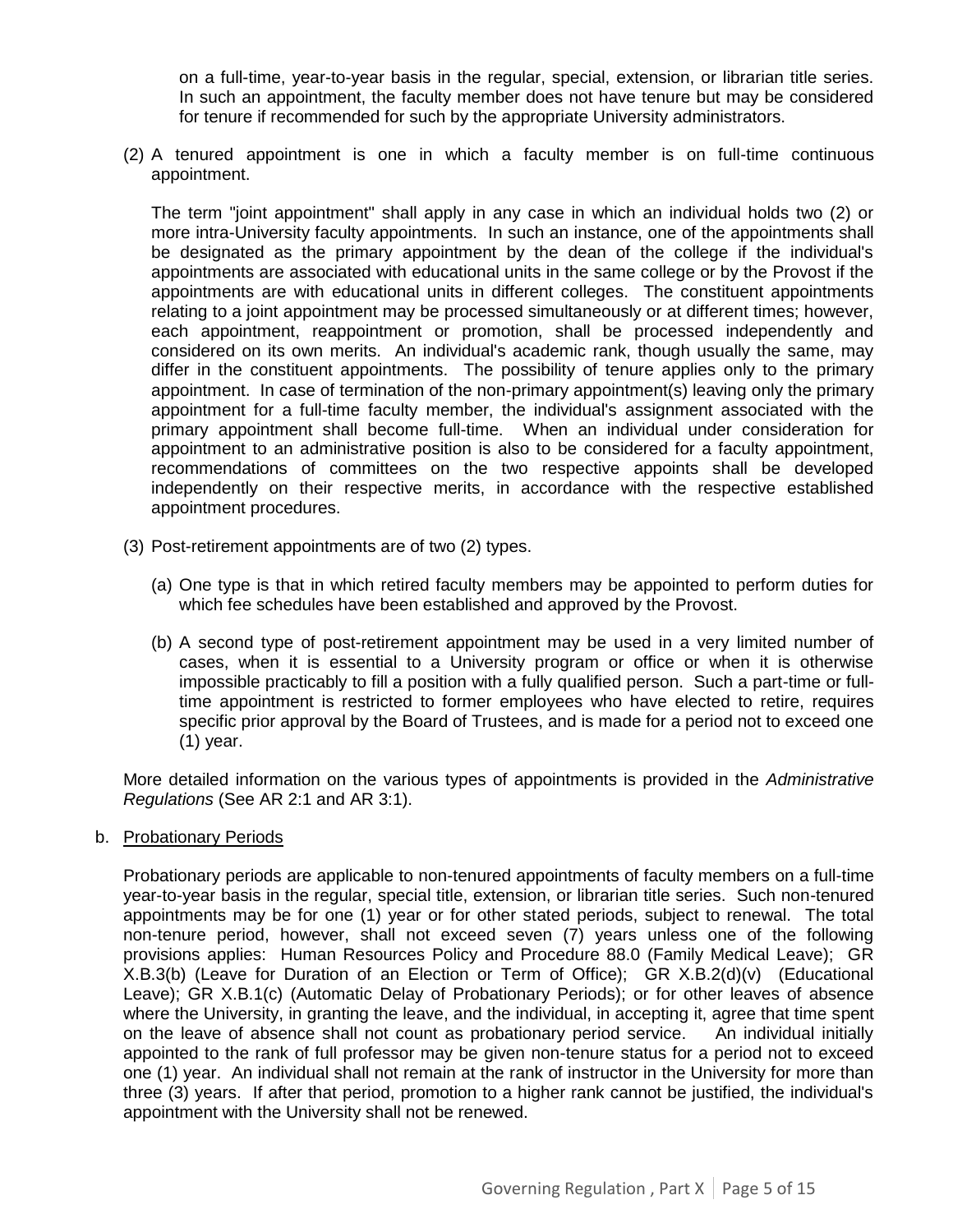Following appropriate probationary periods not exceeding in duration those described above, all persons of associate professor (or librarian II) or higher rank shall be given tenure or their appointments shall not be renewed; all persons of assistant professor rank (or librarian III) shall be promoted to associate professor (or librarian II) with tenure or their appointments shall not be renewed. Established appointment, promotion, and review procedures shall be followed in making these decisions.

Probationary periods (or maximum non-tenure periods) are not applicable in cases where faculty members are appointed (1) in the lecturer, research, clinical, adjunct, visiting, or voluntary series of academic ranks and titles, or (2) on a part-time or temporary basis. In all such appointments, faculty members are ineligible for tenure.

#### c. Delay of Probationary Periods

A probationary regular, special, extension, or librarian title series faculty member who becomes the parent of a child or children by birth, adoption, or guardianship, shall automatically be granted a one-year delay of the probationary period by the dean of the respective college. A faculty member who qualifies for this automatic delay of the probationary period shall submit to his or her department chair a signed and completed Faculty Tenure Delay Form (TDF) and supporting documentation, if required. A faculty member may waive the automatic delay only by completing the waiver section of the TDF. Upon receipt of the TDF, the chair shall prepare and submit to the dean and the Provost a revised Notice of Academic Appointment reflecting the change in probationary dates, along with the completed TDF and supporting documentation.

In addition, a probationary faculty member who assumes significant responsibilities for the care of a relative (see GR X.A.1) or domestic partner may request consideration of a one-year delay of probationary period based on extenuating circumstances. These extenuating circumstances for a delay related to significant care responsibilities must be clearly beyond those experienced by most probationary faculty. Documentation explaining the extenuating circumstance of the care-giving situation shall accompany the request. This request shall be routed through the normal administrative channels and will be considered for approval by the Provost.

This provision is available to all probationary non-tenured faculty upon their official start date and up until the anniversary of their official start date in the year in which their tenure review is scheduled to occur.

Notifications of all delays shall be made by the faculty member to his or her department chair as soon as possible after the qualifying event or circumstances (i.e., birth, adoption, guardianship, or assumption of significant care responsibilities), but in no case later than six (6) months from the time of the qualifying event or circumstances or no later than the last day of the fifth year of the probationary period; whichever comes first.

The delay shall not be granted more than two (2) times within the probationary period of a faculty member. The faculty member shall be reviewed for tenure under the same academic standards as a candidate who has not extended the probationary period and shall not be penalized or adversely affected by the delay of the probationary period. Further, extension years shall not be counted towards sabbatical. A delay of the probationary period in no way limits the right of the University to terminate a probationary appointment prior to the time of the mandatory review for promotion and tenure, should circumstances warrant such action.

#### d. Appointment Record

The precise terms and conditions, excepting salary, covering each appointment shall be stated in writing on an official appointment record. Notice of reappointment shall be in the possession of the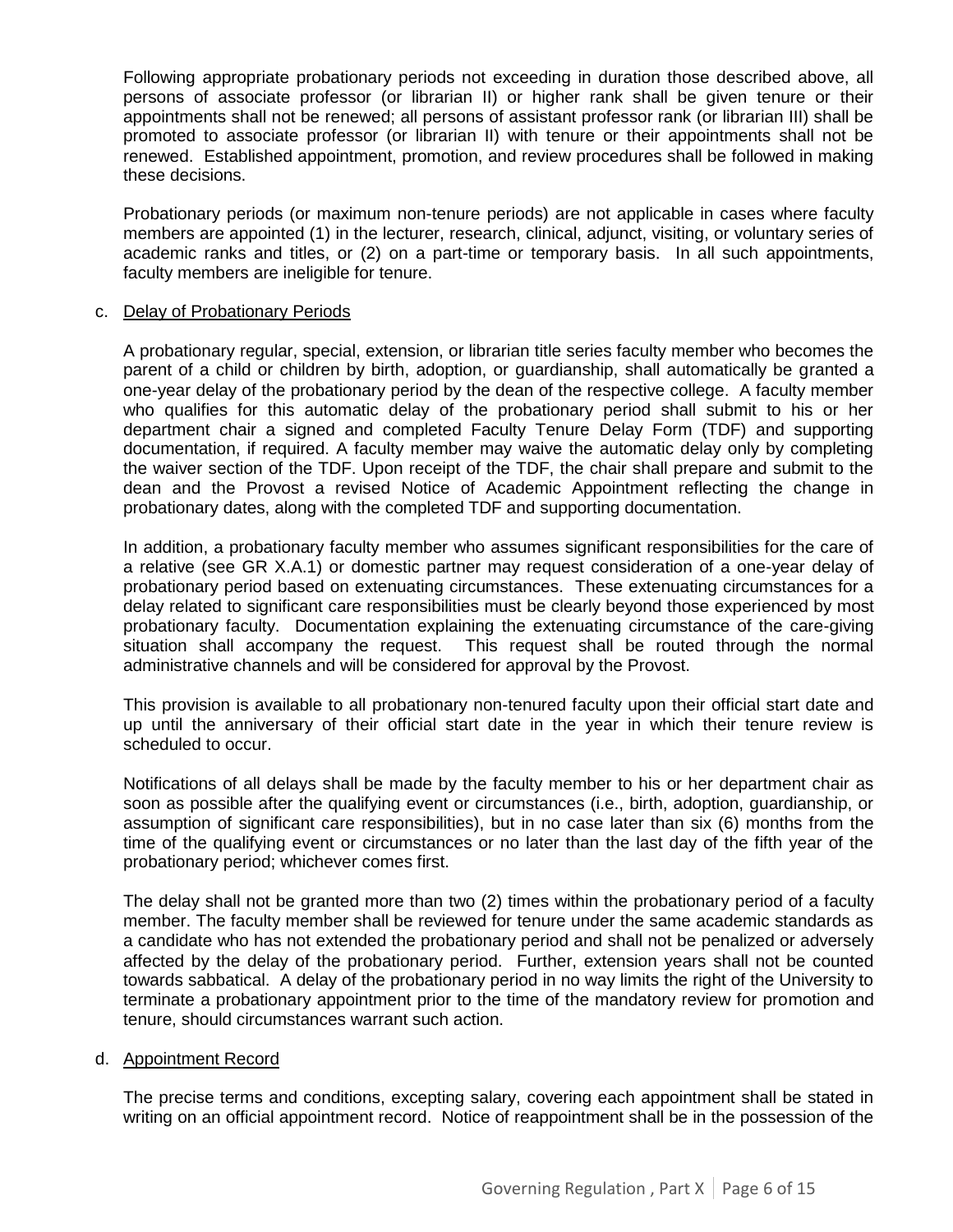appropriate administrative officers and the appointee at least three (3) months before the renewed appointment begins, when possible, or at the earliest date feasible in view of budget considerations. It shall be the responsibility of the Provost to ensure compliance with this regulation.

#### e. Notification of Non-Renewal of Appointment: Non-Tenured Appointments

Part-time, visiting, or temporary faculty appointments have explicit one (1) year or less terminal dates that terminate at the expiration of the term without notice.

For those employed year-to-year on a fiscal or academic year basis, notification of non-renewal of appointment at the end of the first year of service shall be given not later than March 1 if the appointment expires at the end of that year or three (3) months in advance if the one-year appointment terminates during the academic year. Notification of non-renewal of appointment at the end of the second year of service shall be given no later than December 15 if the appointment expires at the end of the year or six (6) months in advance if the appointment expires during the year. Notification of non-renewal of appointment after more than two (2) years of service shall be given at least twelve (12) months before expiration of appointment. Non-renewal decisions concerning regular, full-time faculty members shall be reported to the Board of Trustees.

Any related appeal(s) to the Provost concerning procedural matters or privilege and/or to the University Senate Advisory Committee on Privilege and Tenure concerning procedural matters, privilege, or allegations of violation of academic freedom must be initiated in writing by the concerned faculty member within sixty (60) days after being notified in writing by the dean about non-renewal of appointment.

#### f. Termination of Appointment

#### (1) Reasons for Termination

Except in cases of financial emergency, the termination of a tenured appointment or the dismissal of a person prior to the expiration of a non-tenured appointment shall be, in accordance with KRS 164.230, only for reasons of incompetence, neglect of or refusal to perform duties, or for immoral conduct.

In a case of termination because of a financial emergency, the faculty member may have the issues reviewed by the University Senate Advisory Committee on Privilege and Tenure with the right of appeal to the President and the Board of Trustees for the University faculty member. The faculty member shall be given notice as soon as possible and never less than twelve (12) months notice. The released faculty member's position shall not be filled by a replacement within a period of two (2) years unless the released faculty member has been offered reappointment and given a reasonable time within which to accept or decline it.

#### (2) Procedure

Dismissal of a faculty member with tenure or of a non-tenured faculty member before the end of a specified term of appointment shall be preceded by discussions between the faculty member and the appropriate administrative officer or officers looking toward a mutual settlement. In the event of failure to agree upon settlement, the Provost shall be responsible for the preparation of a reasonably detailed statement of charges which shall be furnished to the faculty member and the University Senate Advisory Committee on Privilege and Tenure. The committee shall make an informal investigation for the purpose of attempting to affect a resolution and, in the case of failure, shall recommend to the President whether, in its opinion, dismissal proceedings should be undertaken. Its opinion shall not be binding upon the President.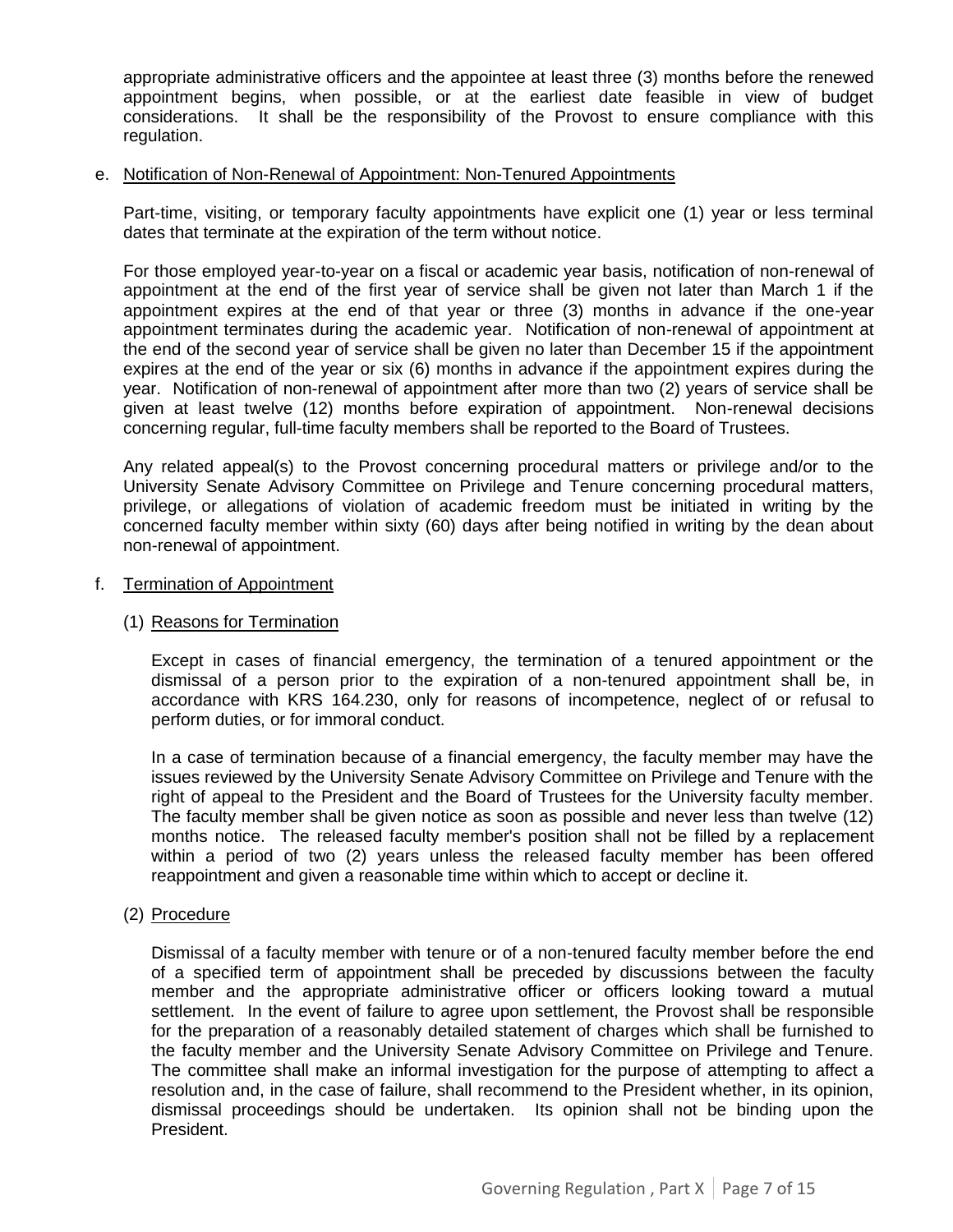If the President initiates dismissal proceedings, the concerned individual shall have the right to be heard initially by the University Senate Hearing Panel (Privilege and Tenure).

The faculty member shall be informed in writing by the President regarding specific charges at least twenty (20) days prior to the hearing. At least seven (7) days prior to the hearing, the faculty member shall answer the charges in writing. The faculty member may waive the hearing. If the faculty member waives the hearing but denies the charges or asserts that the charges do not support a finding of adequate cause, the Hearing Panel shall evaluate all available evidence and base its recommendation upon the evidence in the record.

The Hearing Panel, in consultation with the President and the faculty member, shall exercise its judgment as to whether the hearing shall be public or private. During the proceedings the faculty member shall be permitted to have an academic advisor and a counsel of personal choice. At the request of either party or the Hearing Panel, a representative of a responsible educational association shall be permitted to attend the proceedings as an observer. A full stenographic record of the hearing or hearings shall be taken and made available to the parties concerned. The burden of proof that adequate cause for dismissal shall rest with the institution and shall be satisfied only by clear and convincing evidence in the record considered as a whole. If the faculty member's competence is in question, the testimony should include that of qualified faculty members from this and/or other institutions of higher education.

Upon the conclusion of the hearing, the Hearing Panel shall report to the President that adequate cause for dismissal has or has not been established by the evidence in the record. It may, in addition, recommend that, although adequate cause for dismissal has been established, an academic penalty less than dismissal would be more appropriate, giving supporting reasons for the recommendation. If the President rejects the report, the President shall provide reasons in writing to the Hearing Panel and the faculty member. If the President accepts a report with a decision adverse to the faculty member, the President shall provide an opportunity for response by the faculty member before transmitting the case to the Board of Trustees.

A decision adverse to the faculty member may be made only after an opportunity has been given for an additional hearing before the Board of Trustees as required by KRS 164.230. The Board of Trustees shall either sustain the recommendations of the Hearing Panel and the President or return the proceedings to the President and the committee with specific objections. The Hearing Panel then shall reconsider, taking into account the stated objections and receiving new evidence if necessary. The Board of Trustees shall make the final decision after a study of the Hearing Panel's reconsideration.

(3) Suspension

Until the final decision on termination of an appointment has been reached, the faculty member shall be suspended, or assigned to other duties in lieu of suspension, only if immediate harm to the faculty member or others is threatened by the faculty member's continuance. Before suspending a faculty member, pending an ultimate determination of the individual's status through the hearing procedure, the President shall consult with the University Senate Advisory Committee on Privilege and Tenure. Salary shall be continued during the period of suspension.

#### g. Academic Freedom of Non-Tenured Faculty

If faculty members on non-tenured appointments or faculty members on post-retirement appointments allege that decisions not to reappoint them were caused by considerations violating academic freedom, or that they were given less advance notice than required in these *Governing Regulations*, they must present their allegations in writing to the University Senate Advisory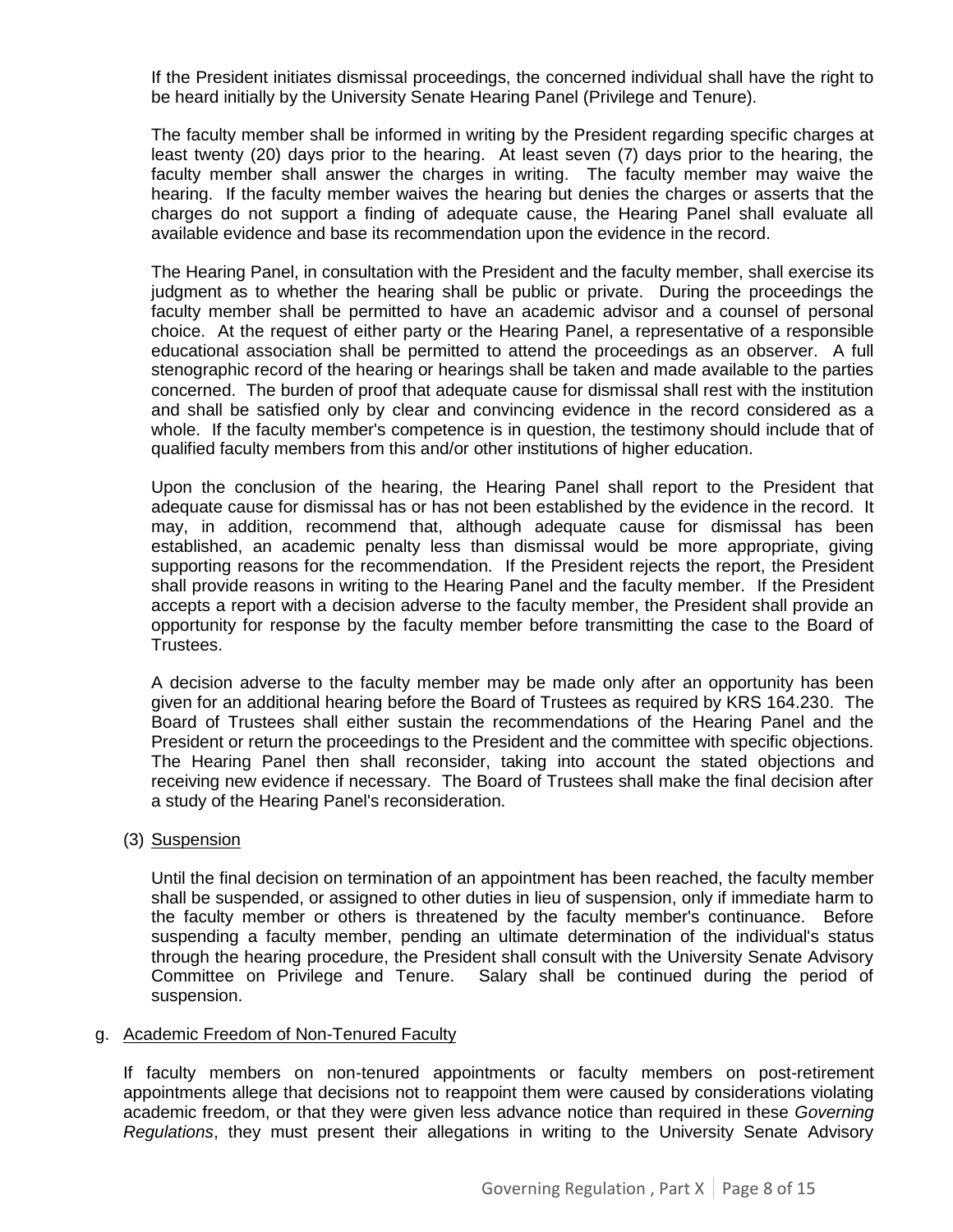Committee on Privilege and Tenure within sixty (60) days after being notified in writing by their respective deans of the decisions not to reappoint. Allegations so presented shall be given preliminary consideration by the University Senate Advisory Committee on Privilege and Tenure, which shall attempt to settle the matter by informal methods. The allegations shall be accompanied by statements that aggrieved faculty members agree to the presentation, for the consideration of the committee, of such reasons and evidence as the University may allege in support of its decisions. If the difficulty is unresolved at this stage and if the committee so recommends, the procedures set forth in *GR X.B(f)* shall be applied, except that the faculty members making the complaints are responsible for stating the grounds upon which they base their allegations and the burden of proof shall rest upon them. If *prima facie* cases are established via these procedures in favor of the faculty members, it becomes incumbent upon the persons who made the decisions not to reappoint, or who provided insufficient notice, to present evidence in support of those decisions.

#### h. Resignation

Notice of resignation should be given early enough to reduce serious inconvenience to the University. If faculty members desire to terminate existing appointments or to decline renewals in the absence of notices of non-renewal, they shall give written notice of no less than three (3) months if their rank is instructor or assistant professor, and no less than four (4) months if their rank is higher, before the end of their duties during the academic year (exclusive of a summer session) or thirty (30) days after receiving notification of the terms of their appointments for the coming year, whichever date occurs later. However, they may request in writing a waiver of this requirement in cases of hardship or in situations where they would otherwise be denied substantial professional advancement. Resignations of regular, full-time faculty members shall be reported to the Board of Trustees.

#### (1) Administrative Personnel

Administrative personnel who hold academic rank are subject to the foregoing regulations in their capacity as faculty members. Those administrative personnel (holding academic rank) who allege that considerations violative of academic freedom significantly contributed to decisions to terminate their appointments to administrative posts or not to reappoint them shall be entitled to the same procedures as those for non-tenured faculty who have alleged violation of academic freedom.

#### (2) Change of Assignment

When it is in the best interests of the institution, and if the professional status of a faculty member is not seriously jeopardized thereby, a change in the duties assigned to an individual may be made without such a change of assignment being regarded as a violation of the individual's tenure rights.

#### <span id="page-8-0"></span>2. Conditions of Employment

#### a. Terms of Assignment

Academic assignments are made on academic year (nine-month), ten-month, eleven-month, and twelve-month bases.

#### b. Vacation Leave

All full-time faculty members on a ten-month, eleven-month, or twelve-month assignment basis shall be entitled to twenty-two (22) working days of vacation leave with pay per assignment period. With prior administrative approval, faculty members may take vacation leave at appropriate times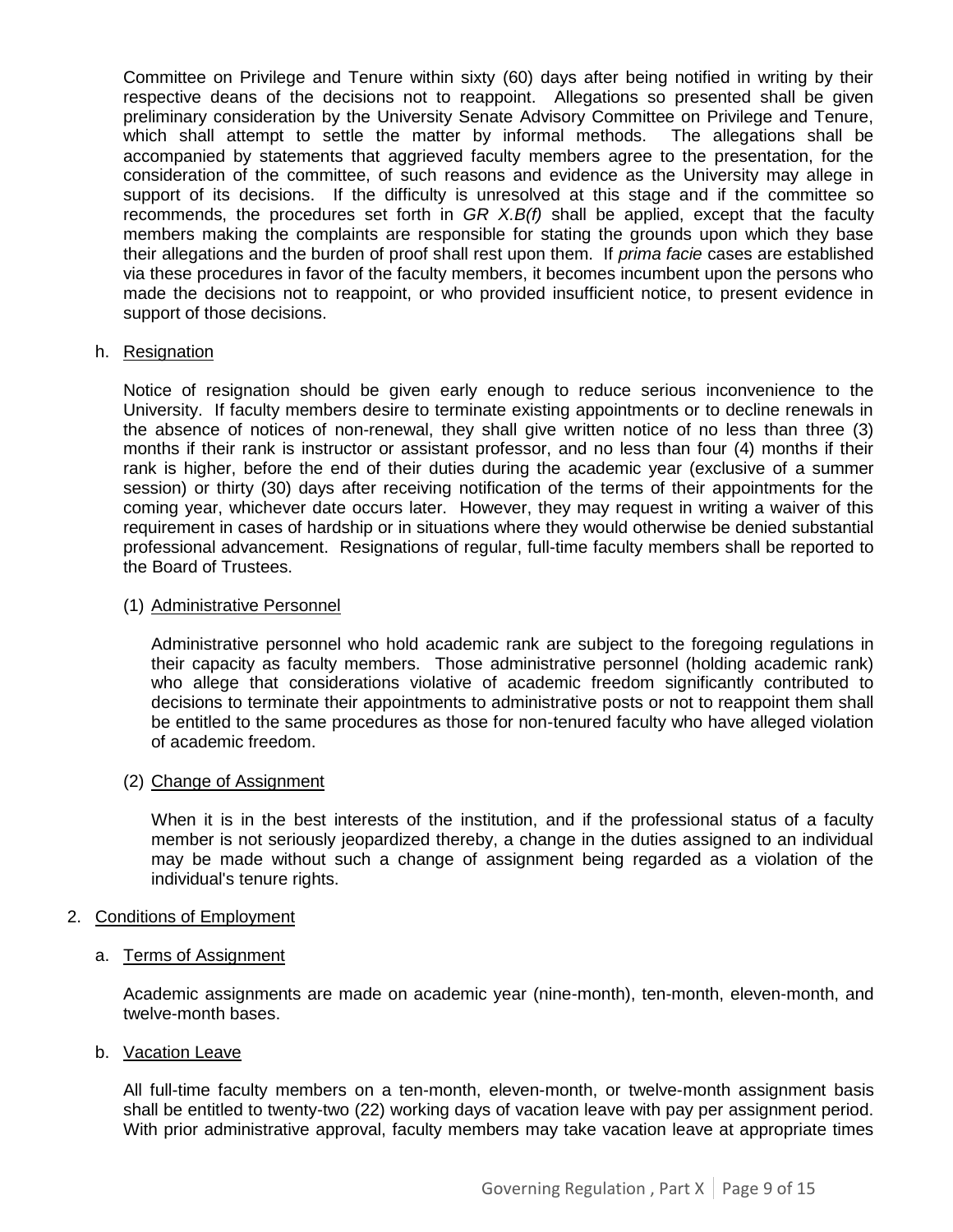during the period in which they are eligible to take such leave; however, each faculty member shall be in actual attendance at least until after Commencement and until all reports have been made, and at least three (3) days prior to the first day of registration for the fall semester, unless for special reason leave is approved. Vacation leave shall be taken in the assignment period in which it is earned, or the vacation leave shall be forfeited. Exceptions may be granted in accordance with *Administrative Regulations* (See AR 3:6, Section VI.B).

Additional detailed information on faculty vacation leave is provided in the *Administrative Regulations* (See AR 3:6).

#### c. Professional Practices

#### (1) General Policies

During their annual assignment period (whether academic year, ten months, eleven months, or twelve months) faculty members are expected to serve the University full-time. It is expected that they will be interested primarily in the work of their particular educational unit, giving their chief effort to the promotion of its needs.

A faculty member shall, under certain conditions, be permitted to engage, as an expert, in professional employment (consulting or professional practice) outside the University for pay. In general, any outside employment demanding more than purely spare-time effort must be substantially justified in terms of the contribution its performance can bring to the faculty member's pursuit of instruction, research, and service. Conditions under which such employment may be undertaken are as follows:

- (a) Such employment shall not interfere with the fundamental responsibility of the faculty member to meet regularly assigned duties and inherent obligations to instruction, research, and service, including being regularly available to students and colleagues, which are normally expected of a full-time faculty member and for which the faculty member receives compensation from the University.
- (b) Such employment requires prior approval in writing by the appropriate University official.
- (c) All proposals to undertake outside employment shall be made in writing to the chairs whose recommendations shall be forwarded to the respective deans and thence, unless specified otherwise in the *Administrative Regulations* (See AR 3:9), to the Provost for final action. Such proposals shall indicate the nature of the work to be performed, the estimated amount of time involved, the duration of the employment, and the scale of compensation. These proposals shall become a matter of record by the Provost who shall transmit quarterly to the President full information about those that have received approval and those that have been denied. The President, in turn, shall report periodically to the Board of Trustees.

Whenever a proposal by a faculty member is disapproved by an official of the University, it is the obligation of that official to provide the faculty member, upon request, with an oral statement of the reasons for the decision.

Requests shall be specific. Approvals shall not be granted for blanket authorizations to consult or to engage in professional practice.

- (d) Such employment shall be governed by time limitations stated in the *Administrative Regulations* (See AR 3:9) and the provisions of Ethical Principles and Code of Conduct (See GR I-D).
- (e) Such employment must avoid creating a conflict of interest. Each faculty member shall be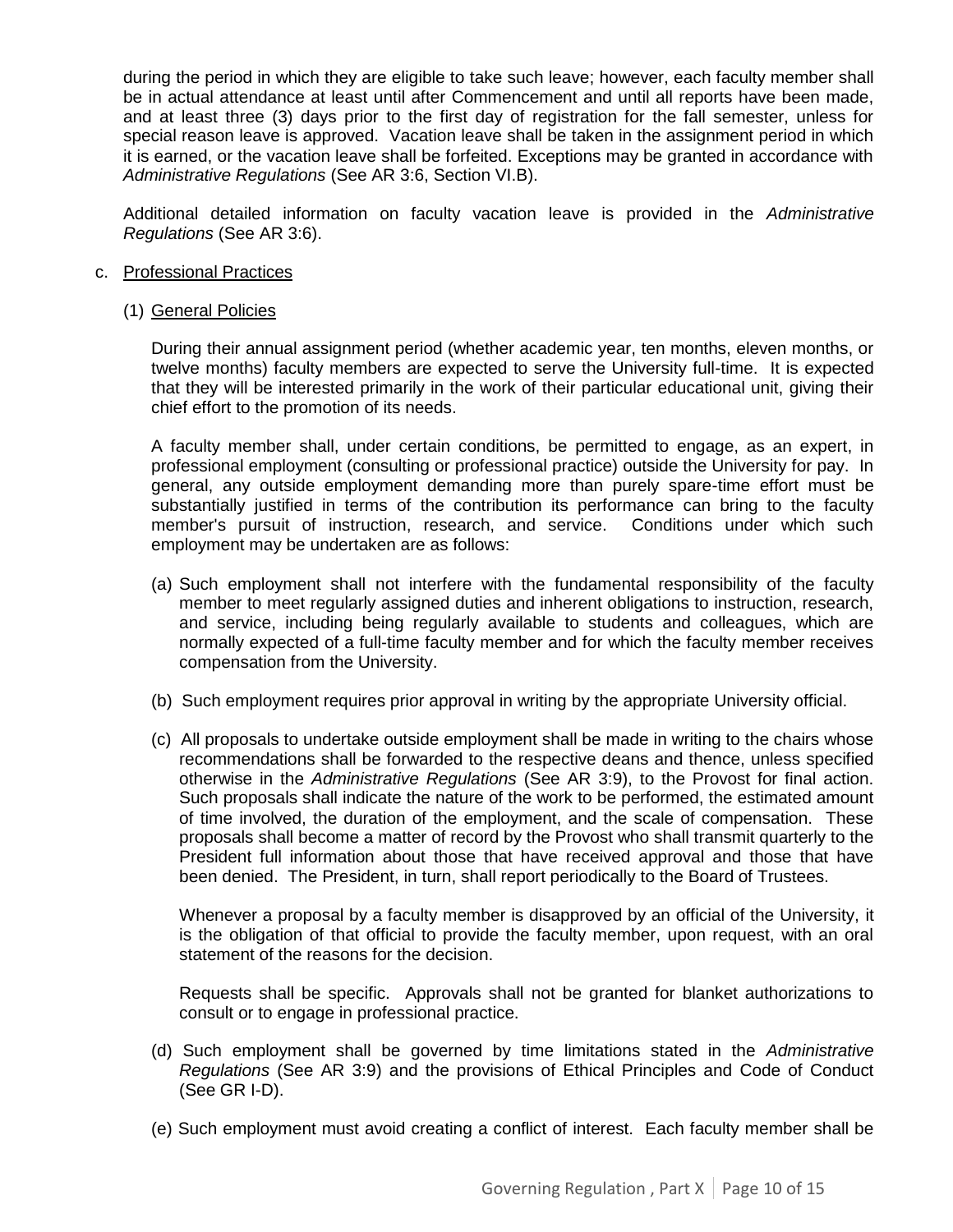expected to exercise sound judgment in requesting approval of outside employment, keeping in mind with utmost care the matter of conflict of interest.

While it is not possible to anticipate every factual situation which might give rise to a conflict of interest, such a conflict of interest does arise within the meaning of this regulation when a faculty member represents the legal interests of another party against the University or when a faculty member engages in litigation on behalf of another party against the University. Interpretations as to conflicts of interest in particular factual situations are to be made by the President with the proviso that an adverse decision can be appealed to the Executive Committee of the Board of Trustees.

#### (f) Service Plans (AR 3:14)

Documents detailing the administration Services Plans approved by the Board of Trustees appear as a part of the *Administrative Regulations* 3:14.

#### d. Leaves of Absence

#### (1) Sabbatical Leave

The purpose of sabbatical leave is to provide opportunities for study, research, creative effort, improvement of instructional or public service capabilities and methods, and related travel in order that the quality of each recipient's service to the University may be enhanced.

Faculty members who have full-time tenured appointments in the regular, special title, extension, or librarian series with the rank of assistant professor (or librarian III) or higher, are eligible for sabbatical leaves after six (6) years of continuous service in the rank of instructor (or librarian III) or higher at the University, or for sabbatical leaves under a different option after three (3) years of continuous service. All such sabbatical leaves shall be approved by the President or the President's designee.

After six (6) years of continuous eligible service, a faculty member may apply for one (1) year's sabbatical leave (academic year for appointees on academic year, ten-month, or eleven-month assignments) at one-half salary or six (6) months' sabbatical leave (academic semester for appointees on academic year, ten-month, or eleven-month assignments) at full salary. After three (3) years of continuous eligible service, an appointee may apply for six (6) months' sabbatical leave (academic semester for appointees on academic year, ten-month, or elevenmonth assignments) at one-half salary. Normally "continuous service" is interrupted by a sabbatical leave; that is, no service prior to a sabbatical leave may be credited toward eligibility for future sabbatical leave. However, in the event that it becomes necessary for an individual to postpone a sabbatical leave at the request of and/or for the benefit of the University or one of its educational units, the period of postponement shall be counted as part of the six (6) years of service necessary for the individual to again become eligible for sabbatical leave. The request for and/or agreement that the sabbatical leave be postponed shall be made in writing by the dean, and be approved by the Provost. The request or agreement shall specify the period of postponement and the reason for it. In no case shall cumulative sabbatical leave be granted for a single period longer than one (1) full year at full salary.

Sabbatical leave shall not be used as a means of augmenting personal income. A recipient may not accept gainful employment during a sabbatical leave (for an individual on an academic year assignment basis, this does not include the period of May 16 through August 15; for an individual on a ten-month or eleven-month assignment basis, this does not include the period of vacation and the one (1) or two (2) months outside the assignment period each fiscal year; for an individual on a twelve-month assignment basis, this does not include the one-month vacation period) except as follows: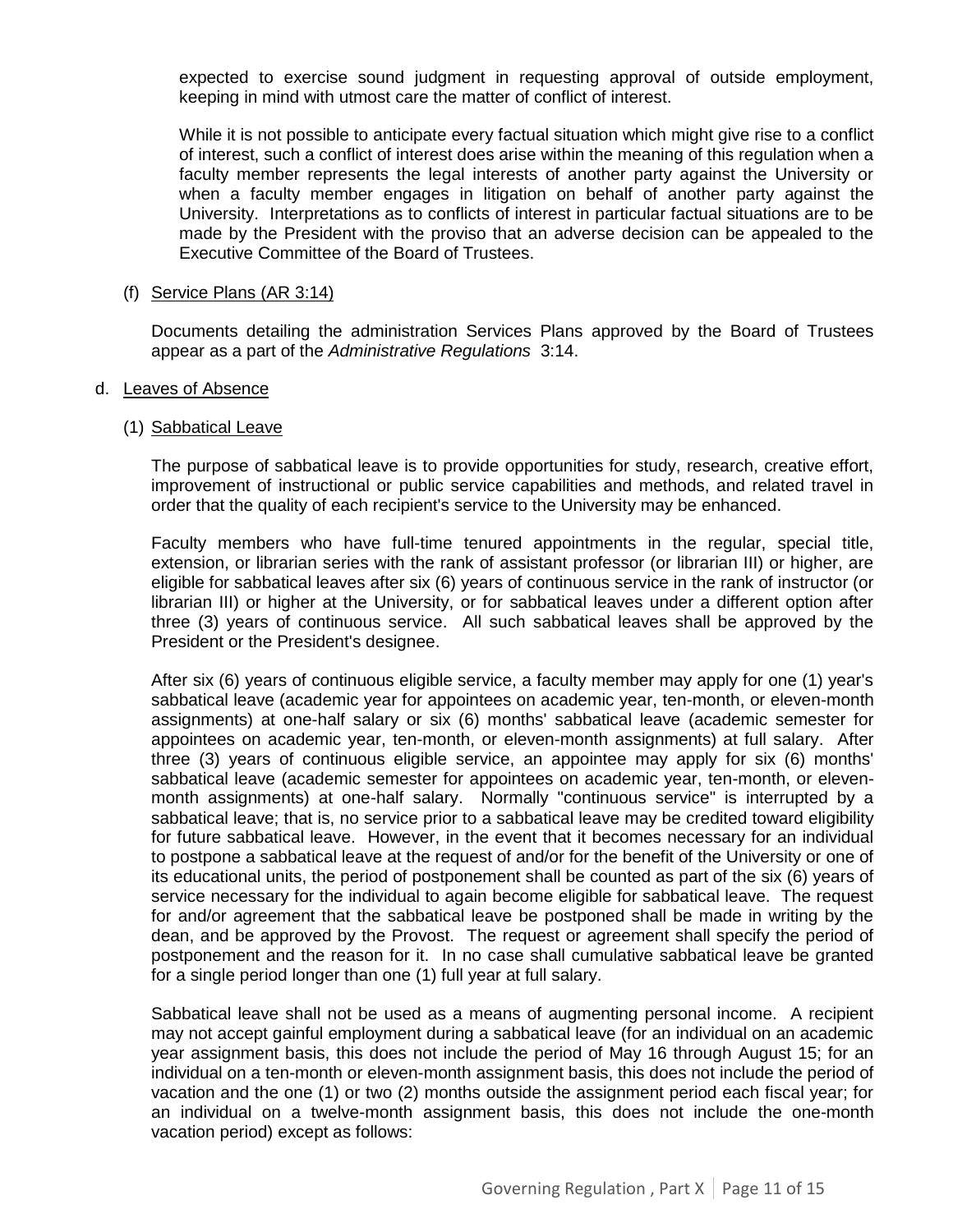A fellowship, grant-in-aid, or government-sponsored exchange lectureship may be accepted for the period of the leave if acceptance shall promote the purpose of the leave and is approved by the President or the President's designee.

For those on one-year sabbatical leave, additional salary not to exceed one-half of the regular academic salary may be accepted for (1) work performed during the sabbatical leave on research projects administered by the University with funds from government or private grants or contracts when the terms of the grant or contract authorize the usage of such funds, and when the work to be performed is significantly related to the studies planned for the leave; (2) work on a research grant at another university; (3) research work in a government laboratory; or (4) work as a research professor or associate in another university. Any such arrangements pursuant to this paragraph must be approved by the President or the President's designee.

In neither of the above instances shall a recipient's total income attributable to a sabbatical leave project exceed the individual's regular academic salary. Sabbatical leave shall be granted with the understanding that the recipient, following the sabbatical leave, will continue service at the University for at least one (1) academic year.

#### (2) Temporary Disability Leave

Temporary Disability Leave (TDL) may be granted to faculty members by the Provost. Eligible faculty members who are totally disabled are entitled to six (6) months' TDL with pay. TDL with pay for more than six (6) months requires approval by the Board of Trustees.

#### (3) Leaves With Pay

Upon the recommendation of the appropriate administrative officers and approval of the Provost, a faculty member may be granted leave of absence with pay for a period not to exceed thirty (30) days for the purpose of permitting an appointee to attend a professional meeting, serve temporarily with an outside agency, serve in the military forces of the United States, or for other good cause. Such leaves of absence with pay for more than thirty (30) days require approval of the Board of Trustees.

#### (4) Leaves Without Pay

Upon the recommendation of the appropriate administrative officers and approval of the Provost, a member of the faculty may be given a leave of absence without pay. Ordinarily such leave shall not be granted for a period in excess of one year (12 months). However, such leave may be extended on application and approval by the appropriate administrative officers. The best interests of the University shall be a major consideration in granting an extension of any such leave. Leaves of absence without pay are not normally credited toward eligibility for sabbatical leave. However, exception may be made when the leave enhances the value of the individual to the University, e.g., a leave to accept a fellowship or a grant, service for professional organizations, etc. In no case shall the leave of absence without pay be considered as an interruption of continuous service.

#### (5) Educational Leave

To pursue an advanced degree at the University of Kentucky in accordance with these *Governing Regulations,* Part X.C.6, faculty members may request half-time or more leave, with proportional reduction in salary. If such educational leave for faculty development is recommended by the dean and approved by the Provost, the faculty members shall be entitled to normal faculty benefits and privileges during the period of temporary change in status. Although a period of educational leave shall not be credited toward eligibility for sabbatical leave, it shall not be considered as an interruption of continuous service. Also, for non-tenured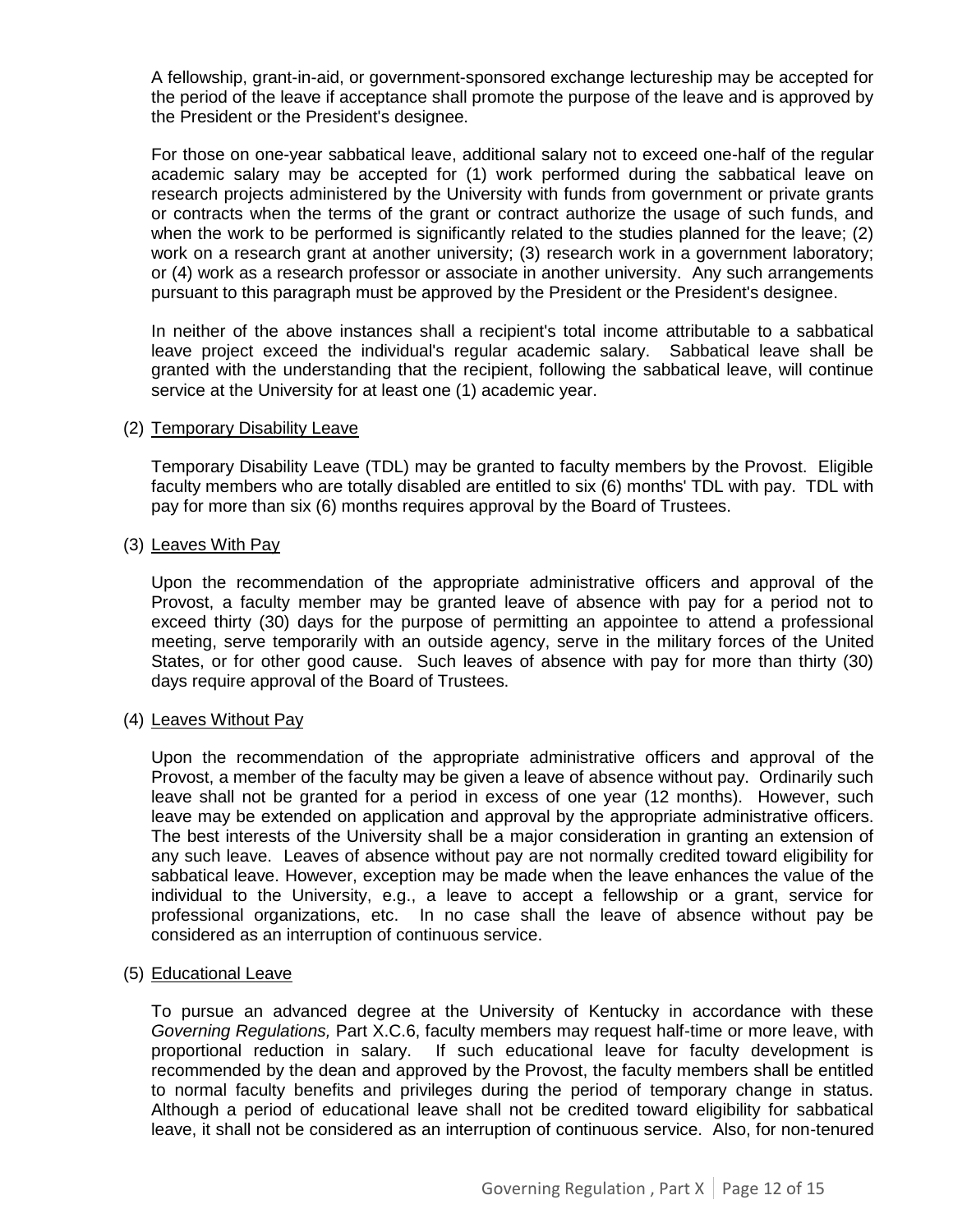faculty members, such a period of educational leave shall not be counted as probationary period service.

#### (6) Scholarly Fellowship Leave

To accept a scholarly fellowship which allows a faculty member to pursue a program of research, and which the funding agency will not process through the University, faculty members may request leave with partial pay. If such leave is recommended by the dean and approved by the Provost, the faculty member shall be entitled to normal faculty benefits and privileges during the period of temporary change in status. Time spent on scholarly fellowship leave shall apply toward eligibility for sabbatical leave and count as probationary period service unless the University in granting the leave and the individual accepting it agree to the contrary.

#### (7) Entrepreneurial Leave

The University encourages faculty employees to engage in entrepreneurial activities and strives to support the efforts of faculty who wish to commercialize their discoveries. Therefore, the pursuit of entrepreneurial endeavors is a valid reason for application for a faculty leave of absence.

The request for entrepreneurial leave, submitted by the faculty person to his or her unit administrator, shall be accompanied by a completed and signed "Entrepreneurial Leave" form and all attachments. The period of the leave shall not normally exceed one academic year. However, the leave may be extended for a second and final year by the Provost upon the recommendation of the dean. The Entrepreneurial Leave form enumerates additional terms and conditions of such leaves. The unit administrator shall review the proposal and forward the materials to the dean of the college along with their recommendation. The dean shall forward his or her recommendation to the Provost for approval. Entrepreneurial Leaves shall be reported to the Board of Trustees.

Time spent on entrepreneurial leave shall not apply toward eligibility for sabbatical leave or count as probationary period service unless the University in granting the leave and the individual accepting it agree to the contrary. Time spent on entrepreneurial leave shall not otherwise be considered as an interruption of continuous service.

#### <span id="page-12-0"></span>3. Miscellaneous

#### a. Faculty Members as Candidates for Degrees

Faculty members having a rank higher than that of instructor may not be considered as candidates for degrees in the discipline in which they are employed and hold academic rank. Faculty members pursuing degrees above the master's degree at the University of Kentucky may not hold more than a half-time work assignment either during the two (2) full-time, consecutive resident semesters preceding the qualifying examination or during the two semesters of full-time dissertation study immediately following the qualifying examination.

#### b. Faculty Members as Scholars and Citizens

It is the policy of the University to maintain and encourage, within the law, full freedom of inquiry, discourse, instruction, research, service, and publication and to protect members of the faculty against influences, from inside or outside the University, which would restrict them in the exercise of these freedoms in their areas of scholarly interest. Faculty members shall be permitted and encouraged to investigate any theory, challenge any premise, engage in political and social debate, and to express their dissent, without jeopardy to their academic careers, provided their behavior is not in violation of the law and does not interfere with the normal operation of the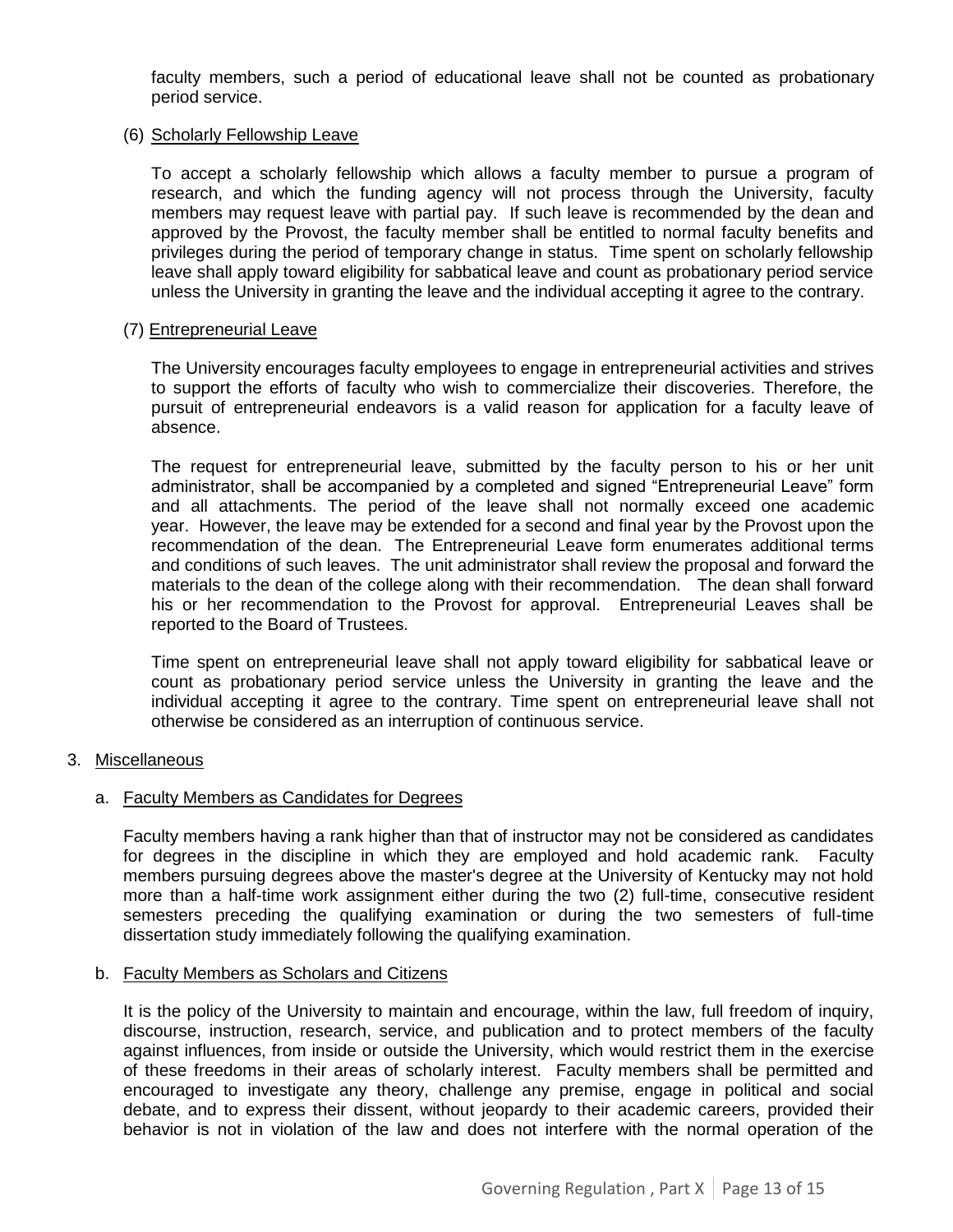educational programs of the University.

Like other citizens, faculty members are free to engage in political activities so far as they are able to do so within the law consistent with their obligations as teachers and scholars. When necessary, leaves of absence without pay may be given for the duration of an election campaign or a term of office, provided that there has been timely application for leave and that the requested leave is limited to a reasonable period of time. The terms of a leave of absence for this purpose shall be set forth in writing. The leave shall not affect unfavorably the tenure status of a faculty member, except that the time spent on such leave from academic duties shall not count as probationary service unless agreed to otherwise.

Elective and appointive part-time services on boards and commissions to which faculty members are prepared to provide exceptional amounts of time shall be governed by policies on professional practice (See GR X.C.3).

### <span id="page-13-0"></span>C.Employment of Staff Employees

The *Human Resources Policy and Procedures Administrative Regulations* are applicable to staff employees. The *Human Resources Policy and Procedures Administrative Regulations* are promulgated by the President pursuant to delegation of the Board of Trustees.

- 1. Post-Retirement Employment
	- a. A post-retirement appointment may be used in a very limited number of cases, when it is essential to a University program or office or when it is otherwise impossible practicably to fill a position with a fully qualified person. Such a part-time or full-time appointment is restricted to former staff employees who have elected to retire, requires specific prior approval by the Board of Trustees, and is made for a period not to exceed one (1) year.
	- b. A retiree may be employed as a temporary employee to perform duties for which fee schedules have been established and approved by the Provost or the Executive Vice President for Finance and Administration.
- 2. Emeritus Ranks

Emeritus ranks for retired staff employees and the rights of holders of emeritus titles are established by the President after consultation with the Staff Senate Executive Committee.

### <span id="page-13-1"></span>D.Opportunity for Hearing

In no case shall an appointment of a postdoctoral scholar, postdoctoral fellow, resident, clinical fellow, teaching assistant, or research assistant be terminated before the end of the period of appointment without the individual being provided an opportunity to be heard before the University Senate Advisory Committee on Privilege and Tenure. Such employees who have established a *prima facie* case to the satisfaction of the committee that a consideration violating academic freedom significantly contributed to the individual's termination, shall be given a written statement of reasons by those responsible for the termination and an opportunity to be heard by the University Senate Hearing Panel of the Privilege and Tenure Committee.

### <span id="page-13-2"></span>E. Matters Affecting Faculty and Staff